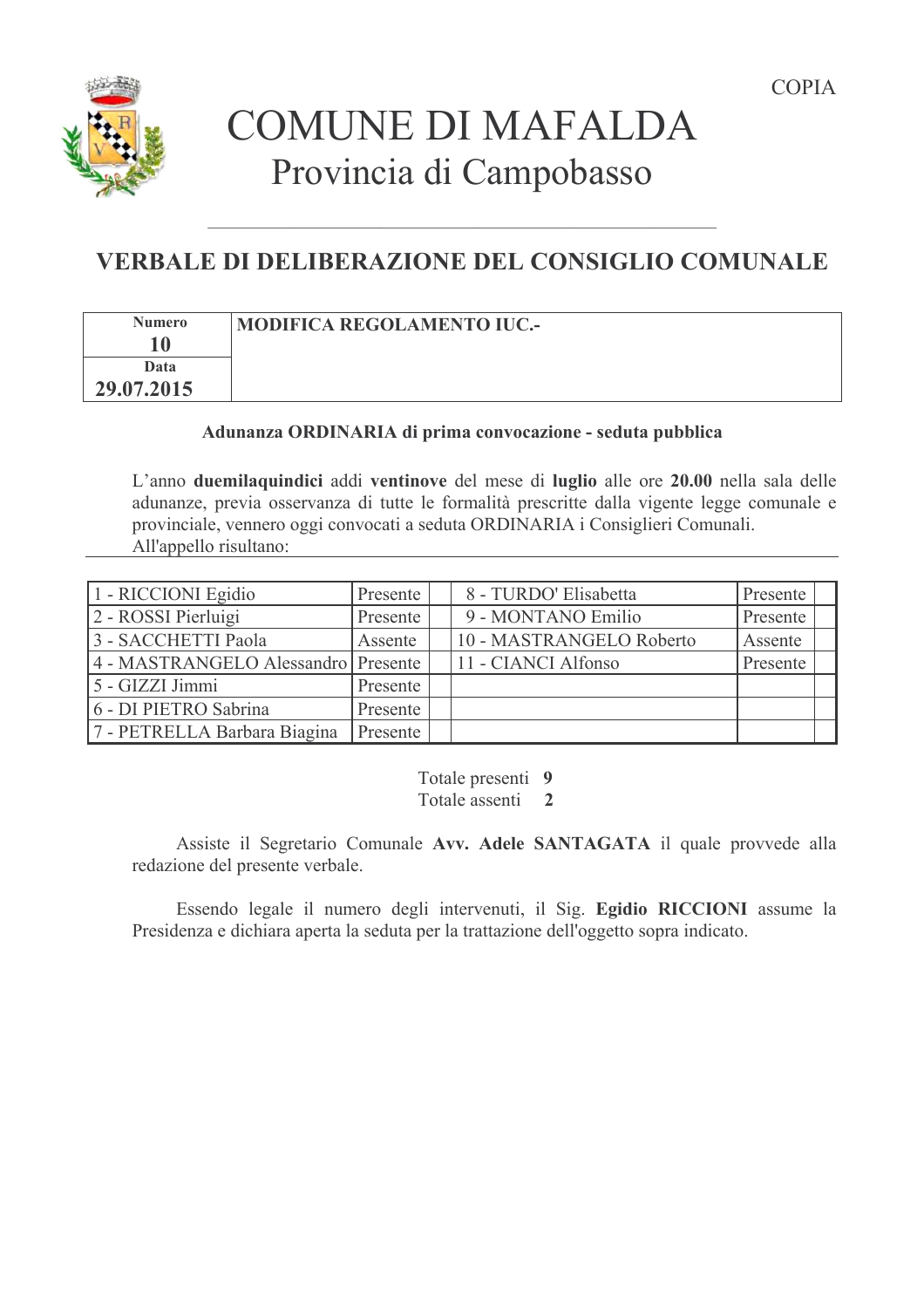# **IL CONSIGLIO COMUNALE**

VISTO il Regolamento per la disciplina dell'Imposta Unica Comunale (IUC), approvato con delibera di Consiglio Comunale n. 8 del 28/04/2014;

VISTO in particolare l'art. 6 "Presupposto del tributo"

Il presupposto dell'imposta municipale propria è il possesso di immobili, esclusa, a decorrere dal  $01/01/2014$ , l'abitazione principale e le pertinenze della stessa, ad eccezione di quelle classificate nelle categorie catastali A/1-A/8 e A/9.

1. L'Imposta Municipale Propria, sempre a decorrere dal 01/01/2014, non si applica altresi:

a. alle unità immobiliari appartenenti alle cooperative edilizie a proprietà indivisa, adibite ad abitazione principale e relative pertinenze dei soci assegnatari;

b. ai fabbricati di civile abitazione destinati ad alloggi sociali come definiti dal D.M. 22/06/2008 del Ministro delle infrastrutture;

c. alla casa conjugale assegnata al conjuge, a seguito del provvedimento di separazione legale, annullamento, scioglimento o cessazione degli effetti civili del matrimonio;

d. ad un unico immobile, iscritto o iscrivibile nel catasto edilizio urbano come unica unità immobiliare, posseduto, e non concesso in locazione, dal personale in servizio permanente appartenente alle Forze armate e alle Forze di polizia ad ordinamento civile e militare, nonché al personale del Corpo nazionale dei vigili del fuoco e, fatto salvo quanto previsto dall'art. 28, comma 1, del Decreto Legislativo 19/05/2000, n. 139, dal personale appartenente alla carriera prefettizia, per il quale non sono richieste le condizioni della dimora abituale e della residenza anagrafica.

Si considerano, inoltre, direttamente adibite ad abitazione principale l'unità immobiliare e le pertinenze della stessa unità immobiliare, limitatamente ad una unità di categoria C/2, C6 e C/7, posseduta a titolo di proprietà o di usufrutto da anziani o disabili che acquisiscono la residenza in istituti di ricovero o sanitari a seguito di ricovero permanente, a condizione che la stessa non risulti locata.

VISTO l'art. 9 bis del D.L. del 28 marzo 2014, n. 47, convertito con modificazioni, dalla legge 23 maggio 2014, n. 80 "IMU per immobili posseduti da cittadini italiani residenti all'estero" il quale recita: "A partire dall'anno 2015 è considerata direttamente adibita ad abitazione principale una ed una sola unità immobiliare posseduta da cittadini italiani non residenti nel territorio dello Stato e iscritti all'Anagrafe degli Italiani Residenti all'Estero (AIRE), già pensionati nei rispettivi Paesi di residenza, a titolo di proprietà o di usufrutto in Italia, a condizione che non risulti locata o data in comodato d'uso";

VISTO, inoltre, che è intenzione di questa amministrazione comunale equiparare ad abitazione principale gli immobili accatastati su più particelle che non possono essere registrati in un unico identificativo catastale a condizione che:

a) deve risultare da annotazione catastale la dicitura (porzione di u.i.u. unita di fatto con quella del foglio xxx) tale situazione deve essere evidenziata sia dalla planimentria catastale che dal Docfa;

b) tutte le unità immobiliari costituenti l'abitazione devono essere intestate catastalmente al possessore evente diritti reali e/o a persone appartenenti allo stesso nucleo familiare,

b) l'immobile non può essere dotato di più ingressi che permettano l'accesso a unità immobiliari indipendenti atte all'utilizzo di più nuclei familiari;

c) l'immobile deve essere servito da unica fornitura elettrica e idrica;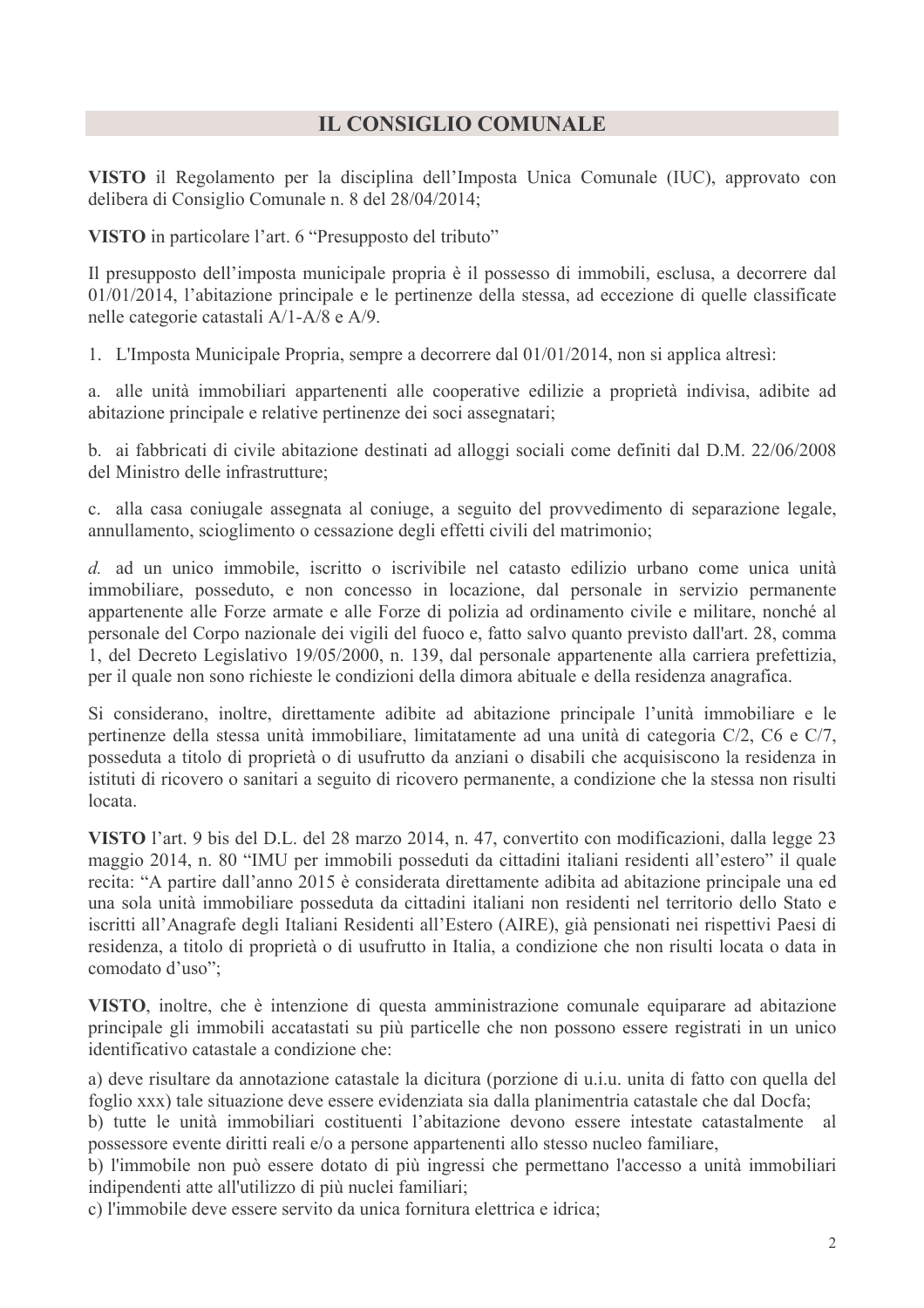d) l'agevolazione deve essere comunicata attraverso dichiarazione IMU. In assenza di quanto in precedenza riportato, ai fini fiscali, solo una delle unità immobiliari può essere ritenuta abitazione principale con la conseguente applicazione delle relative agevolazioni.

Le agevolazioni di cui ai commi precedenti sono richieste dal beneficiario, a pena di decadenza, entro il termine di presentazione della dichiarazione IUC relativa all'anno interessato e spettano per il periodo dell'anno durante il quale sussistono le condizioni prescritte dalla norma.

VISTA la Legge 27 luglio 2000, n. 212 concernente le "disposizioni in materia di statuto dei diritti dei contribuenti":

CONSIDERATA la potestà regolamentare del Comune in materia di entrate, anche tributarie prevista dall'art. 52 del decreto legislativo 15 dicembre 1997, n. 446 e dall'art. 3 comma 4 del D. Lgs. n. 267/2000;

RITENUTO di dover quindi modificare il comma 5 dell'art. 7 del Regolamento per la disciplina  $dell'IMU:$ 

VISTO l'art. 53, comma 16, della legge 23/12/2000 n. 388 a norma del quale i regolamenti sulle entrate, anche se approvati successivamente all'inizio dell'esercizio purché entro il termine fissato da norme statali per la deliberazione del bilancio di previsione, hanno effetto dal 1<sup>°</sup> gennaio dell'anno di riferimento:

VISTO, altresì, l'art. 13 comma 15 del d.l. 201/2011 convertito dalla legge 214/2011, il quale prevede l'invio, entro 30 giorni, al Ministero dell'Economia e delle Finanze – Dipartimento delle Finanze, delle deliberazioni regolamentari e tariffarie relative alle entrate tributarie per la pubblicazione sul sito informatico del Ministero medesimo la quale sostituisce l'avviso in Gazzetta ufficiale previsto dall'art. 52, comma 2°, terzo periodo del D.Lgs. 446/1997;

VISTO l'art. 1 della legge 24/04/2012 di conversione del D.L. 12/03/2012 N. 16,

VISTO l'art. 42 del D. Lgs. 267/2000, in ordine alla competenza del Consiglio Comunale all'adozione del presente atto;

**VISTO** lo Statuto Comunale;

**VISTO** il D.Lgs. 267/2000;

VISTA la Legge 42/2009;

**VISTO** il D.Lgs. 23/2011;

**VISTO** il D.L. 201/2011:

**ACOUISITO** il parere favorevole espresso, dal competente Responsabile del Servizio, in ordine alla regolarità tecnica, ai sensi dell'art. 49 del D. Lgs. 18-08-2000, n. 267;

**UDITO** il SINDACO il quale illustra la proposta di deliberazione evidenziando, in particolare, che con la modifica che si va ad approvare, si consente di usufruire delle agevolazioni come prima casa anche nell'ipotesi in cui l'immobile utilizzato come abitazione principale è accatastato in più particelle, purchè, però, sussistano determinate condizioni che sono specificamente previste nel regolamento, al fine di evitare pratiche elusive.

**DATO ATTO** dell'assenza di ulteriori interventi, si passa alla votazione.

**CON** voti favorevoli unanimi

# **DELIBERA**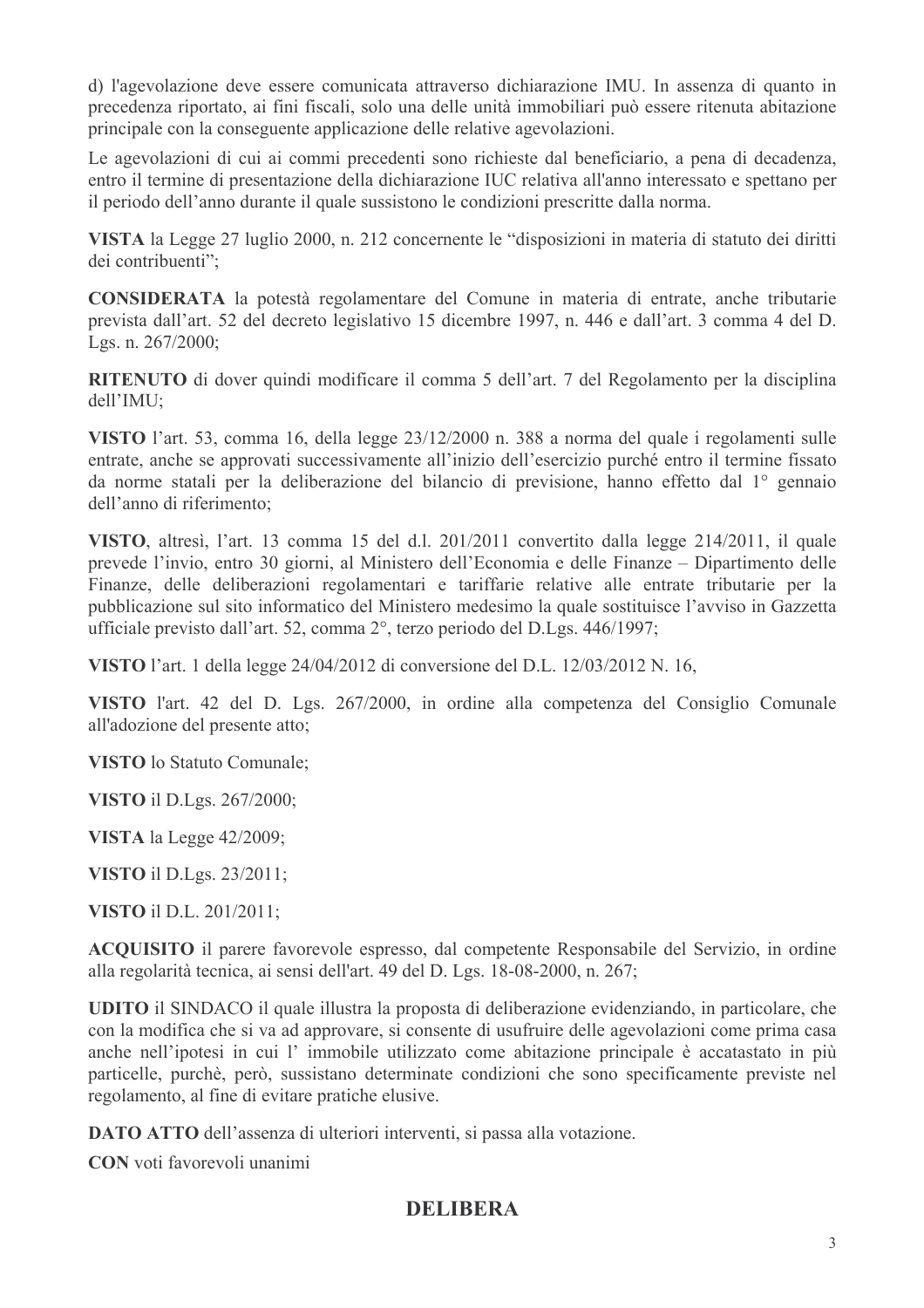DI DARE ATTO che la premessa costituisce parte integrante e sostanziale della presente deliberazione<sup>-</sup>

DI DARE ATTO che la premessa costituisce parte integrante e sostanziale della presente deliberazione<sup>-</sup>

DI MODIFICARE l'art. 6 del Regolamento per la disciplina dell'IUC aggiungendo al comma 2 le seguenti lettere:

e. a partire dall'anno 2015 è considerata direttamente adibita ad abitazione principale una ed una sola unità immobiliare posseduta da cittadini italiani non residenti nel territorio dello Stato e iscritti all'Anagrafe degli Italiani Residenti all'Estero (AIRE), già pensionati nei rispettiviPaesi di residenza, a titolo di proprietà o di usufrutto in Italia, a condizione che non risulti locata o data in comodato d'uso:

f. nel caso in cui un immobile utilizzato come abitazione principale è accatastato in più particelle considerato che la normativa catastale in presenza di disomogeneità di diritti reali, non rende possibile registrarlo con un unico identificativo catastale, per godere dei relativi benefici d'imposta devono persistere le seguenti condizioni:

- deve risultare da annotazione catastale la dicitura (porzione di u.i.u. unita di fatto con quella  $\bullet$ del foglio xxx) tale situazione deve essere evidenziata sia dalla planimentria catastale che dal  $Docfa$
- tutte le unità immobiliari costituenti l'abitazione devono essere intestate catastalmente al  $\bullet$ possessore avente diritti reali e/o a persone appartenenti allo stesso nucleo familiare,
- l'immobile non può essere dotato di più ingressi che permettano l'accesso a unità immobiliari  $\bullet$ indipendenti atte all'utilizzo di più nuclei familiari;
- l'immobile deve essere servito da unica fornitura elettrica e idrica;
- l'agevolazione deve essere comunicata attraverso dichiarazione IMU  $\bullet$

In assenza di quanto in precedenza riportato, ai fini fiscali, solo una delle unità immobiliari può essere ritenuta abitazione principale con la conseguente applicazione delle relative agevolazioni.

Le agevolazioni di cui ai commi precedenti sono richieste dal beneficiario, a pena di decadenza, entro il termine di presentazione della dichiarazione IUC relativa all'anno interessato e spettano per il periodo dell'anno durante il quale sussistono le condizioni prescritte dalla norma.

DI DARE ATTO che lo stesso entrerà in vigore il 1º gennaio 2015;

DI TRASMETTERE, ai sensi dell'art. 13 comma 15 del d.l. 201/2011, la presente modifica regolamentare al Ministero dell'Economia e delle Finanze, secondo le indicazioni di cui al comunicato del Ministro dell'Economia e delle Finanze in data 06/04/2012 n. 5343 dando atto che la pubblicazione sul sito ministeriale sostituisce la pubblicazione dell'avviso in Gazzetta Ufficiale previsto dall'art. 52, comma 2°, terzo periodo del D. Lgs. 446/1997.

DI PROCEDERE, infine, considerata l'urgenza, con separata votazione dal seguente esito: UNANIMITÀ, a dichiarare la presente deliberazione immediatamente esecutiva ai sensi dell'art. 134, comma 4°, D.Lgs. 18/08/2000 n. 267 – T.U. delle leggi sull'ordinamento degli Enti locali.